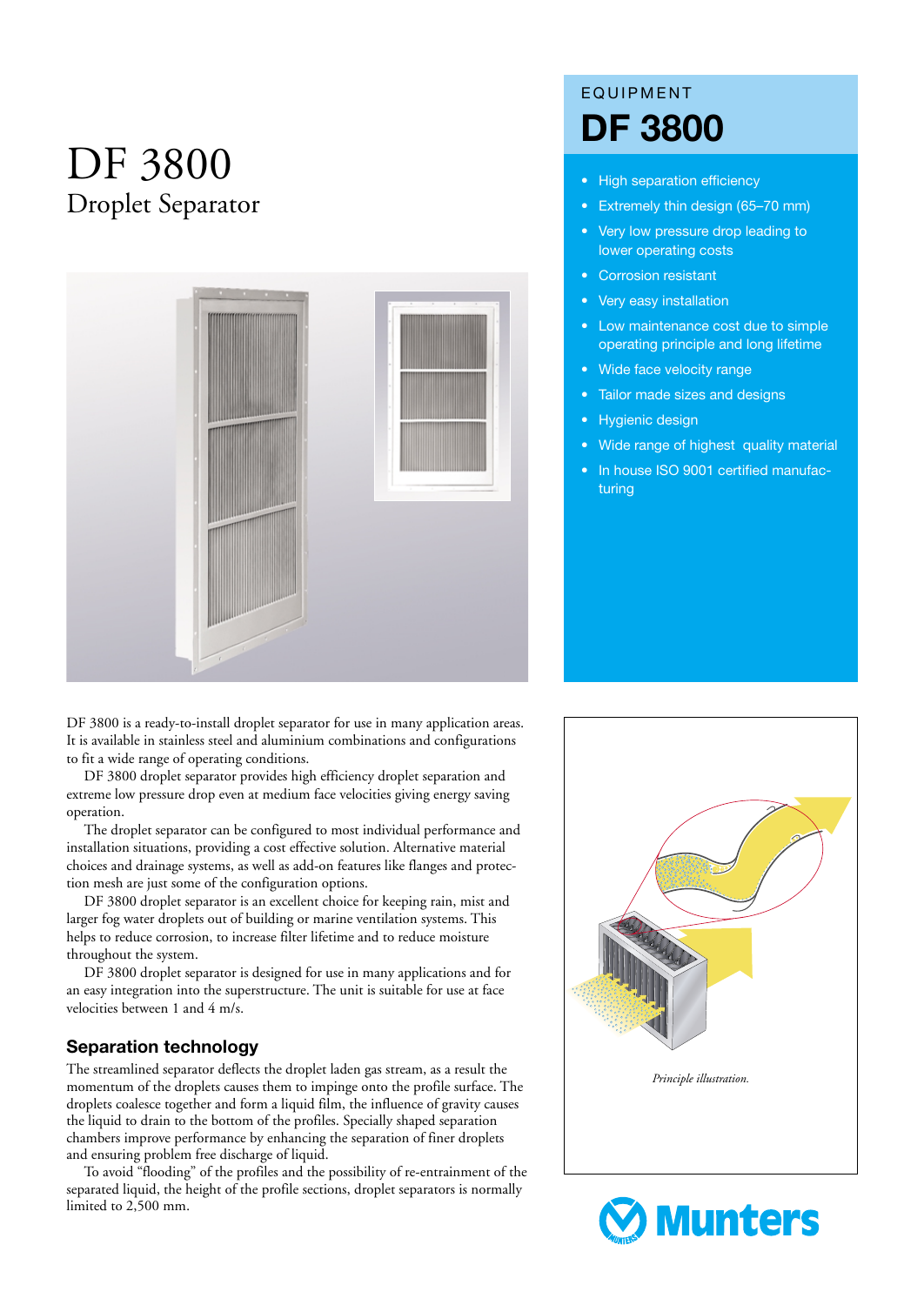#### **Performance**

The limit drop size represents a performance characteristic of the profile, at the relevant velocity and operating conditions it is the size of the smallest droplet that is completely separated. The diagram showing limit drop size has been calculated for an air/water system at 20 °C and 1 bar.

The pressure drop is measured at ambient conditions (20 °C and 1 bar) through a number of assembled profiles under ideal conditions.

The fractional efficiency indicates the percentage of droplets, removed from an airstream, that are smaller than the limit drop size.

# **Liquid load**

Maximum liquid load is fully sufficient for removing rain and spray completely under even harsh weather conditions.



*For any data outside the specified range, please contact your nearest Munters representative.*

# **Type, material and dimension specifications**

| Type<br>code | Material   |                | Width***          | Height***       | Depth     | Operating          |  |
|--------------|------------|----------------|-------------------|-----------------|-----------|--------------------|--|
|              | Frame**    | Profile        | A mm<br>$min-max$ | B mm<br>min-max | mm        | temp °C<br>min-max |  |
| 8a           | AlMg $3^*$ | AlMgSi $0.5^*$ | $300 - 2,500$     | $300 - 2,500$   | $65 - 70$ |                    |  |
| 9m           | 304        | 304            | $300 - 2,500$     | $300 - 2,500$   | $65 - 70$ |                    |  |
| 91           | 316L       | 316L           | $300 - 2,500$     | $300 - 2,500$   | $65 - 70$ |                    |  |
| 9s           | 316Ti      | 316Ti          | $300 - 2,500$     | $300 - 2,500$   | $65 - 70$ |                    |  |

AlMg3 = Aluminium alloy

AlMgSi0.5 = Aluminium alloy<br> $304 =$ Stainless steel (Al

 $304$  = Stainless steel (AISI 304, DIN 1.4301)<br>316L = Stainless steel (AISI 316L, DIN 1.4404

316L = Stainless steel (AISI 316L, DIN 1.4404)<br>316Ti = Stainless steel (AISI 316Ti, DIN 1.4571)  $=$  Stainless steel (AISI 316Ti, DIN 1.4571)





- *All frames powder coated on request. Aluminium frames of other aluminium alloys on request. All frames can be brushed to give a frosted appearance,*
- *stainless steel can be obtained polished. \*\*\* Standard tolerance on width and height: +0, –5 mm. Materials specified are standard – other materials on request).*

# **Drainage positions**

Code for drainage position, put P before the position number, e.g., P9 or P6,8,9,10 if more outlets are to be used.







<sup>12</sup> Slot throughout the entire bottom *for use with separate housing/tray.* *Drawing for fittings (see next page).*

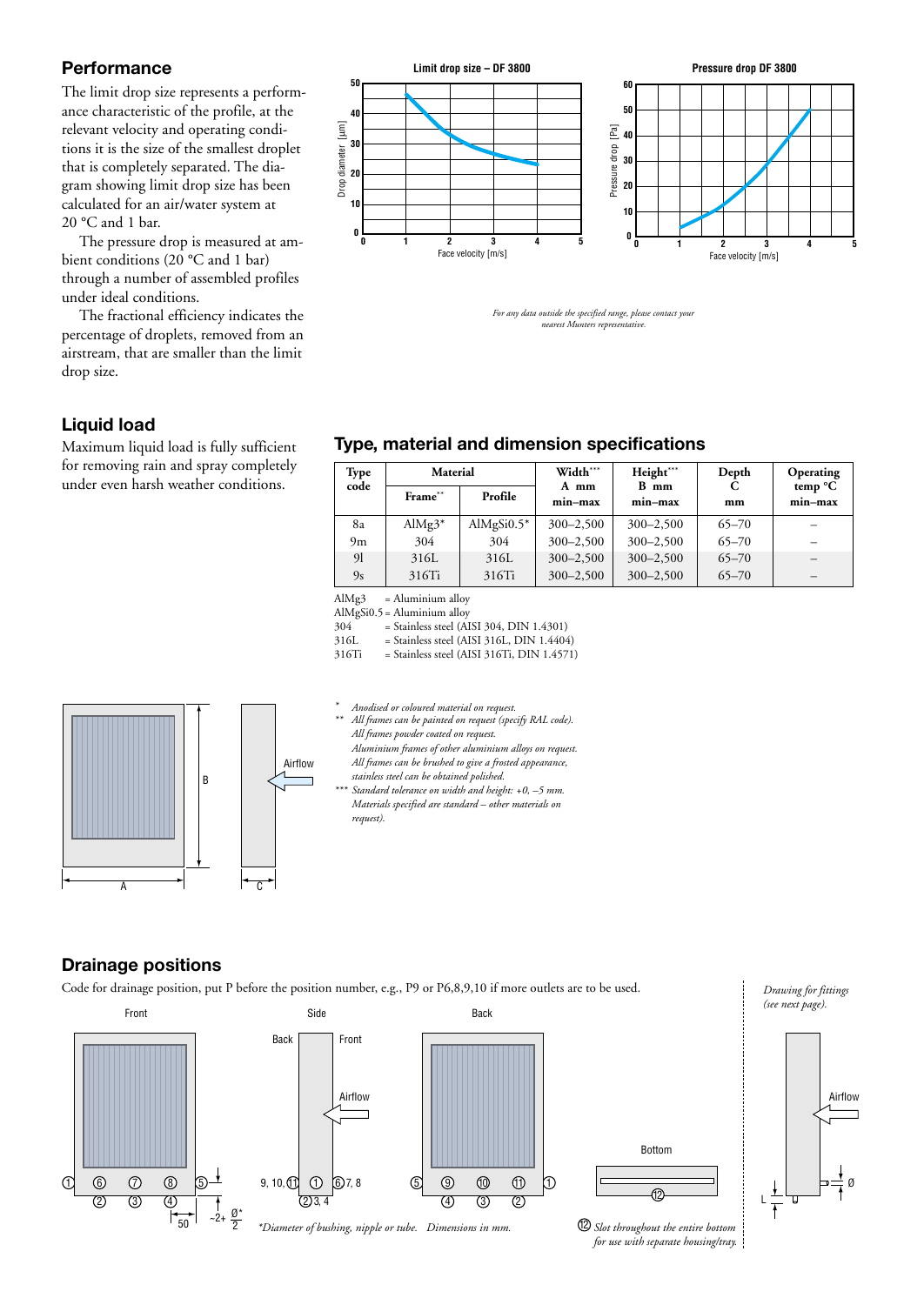#### **Fittings specifications**



*Fitting material AlMgSi0.5 Bushing according to DIN 2986, nipples DIN 2982, material 316Ti (AISI 316Ti, DIN 1.4571), witworth – thread according to DIN 259. aluminium alloy. \* In combination with bushing (fitting code B).*

*N.B. The required cross-section of the water outflow depends on both application and liquid load. Most frequently used fitting sizes are 3/4" and 1" and corresponding tube sizes.*



Hole configurations in flanges are delivered according to Eurovent, DIN 24193, Norsok or other trade, national or international standards (specify standard). Hole configuration according to individual requirements are also delivered (specify drill pattern and hole diameter, provide drawing or use sketch on last page).







*N.B. Depths [C] is the same with or without flanges.*



#### **Flanges specifications**

| Flange code         |                 | <b>Position</b>            | Thickness <sup>*</sup> , T |                |  |
|---------------------|-----------------|----------------------------|----------------------------|----------------|--|
| Continous<br>welded | Spot<br>welded  |                            | code                       | mm             |  |
| F1                  | F11             | Top & bottom front         | T <sub>2</sub>             | $\overline{c}$ |  |
| F <sub>2</sub>      | F12             | Left & right front         | T <sub>3</sub>             | 3              |  |
| F <sub>3</sub>      | F13             | All sides front            | T5                         | 5              |  |
| F4                  | F14             | Top & bottom back          | T <sub>8</sub>             | 8              |  |
| F <sub>5</sub>      | F15             | Left & right back          | Width*, W                  |                |  |
| F <sub>6</sub>      | F <sub>16</sub> | All sides back             | code                       | mm             |  |
| F7                  | F <sub>17</sub> | Top & bottom, front & back | W30                        | 30             |  |
| F8                  | F <sub>18</sub> | Left & right, front & back | W50                        | 50             |  |
| F9                  | F <sub>19</sub> | All sides front & back     | W60                        | 60             |  |

*Material: Aluminium and stainless steel in accordance with the frame material selected. \* Other thickness or width on request.*

#### **Protection grid and mesh type specifications**

| Protection     | <b>Position</b> | Mesh width, S    |                | Mesh type, wire                |     |     |     |
|----------------|-----------------|------------------|----------------|--------------------------------|-----|-----|-----|
| grid code      |                 | inch             | mm             | diameter, $d \varnothing$ [mm] |     |     |     |
|                |                 |                  |                | 1.0                            | 1.2 | 1.5 | 2.0 |
| G1             | Front           | $1/4 \times 1/4$ | $5 \times 5$   | Q1                             |     |     |     |
| G <sub>2</sub> | Back            | $1/4 \times 1/4$ | $6 \times 6$   | Q2                             | X2  |     |     |
|                |                 | $1/3 \times 1/3$ | $8 \times 8$   | Q3                             | X3  |     |     |
|                |                 | $1/2 \times 1/2$ | $10 \times 10$ | Q4                             | X4  |     |     |
|                |                 | $1/2 \times 1/2$ | $12 \times 12$ | Q5                             |     | Y5  |     |
|                | S               | $3/4 \times 3/4$ | $16 \times 16$ | Q <sub>6</sub>                 | X6  | Y6  |     |
|                |                 | $3/4 \times 3/4$ | $20 \times 20$ | Q7                             |     | Y7  | Z7  |
|                |                 | $1 \times 1$     | $25 \times 25$ |                                |     | Y8  | Z8  |

*Material: Stainless steel 304 (AISI 304, DIN 1.4301). N.B. Protection grid is mainly used as trash screen on air inlets. Pressure drop over wire mesh is negligible. Aluminium grids can be delivered on request.*

#### **DF 3800**

DF 3800 droplet separator is developed to suit a wide range of applications. The various outfit options cover the most typically occurring installation variations. However, tailor made droplet separators are frequently delivered based on customers' individual specifications.

Material certificates can be delivered for most materials upon request. Fractional efficiency curves for given face velocities are delivered on special request.

For hygienic-proof HVAC equipment DF 3800 droplet separator can be delivered in accordance with the standards VDI 6022, VDI 3803, DIN 1946 (specify H in order code).

DF 3800 is developed and produced by Munters Euroform GmbH, Germany.

# **Order information**



e.g., DF 3800-8a-1820-1200-P9-A5-F2-T2-W30-G2-Q4-R150